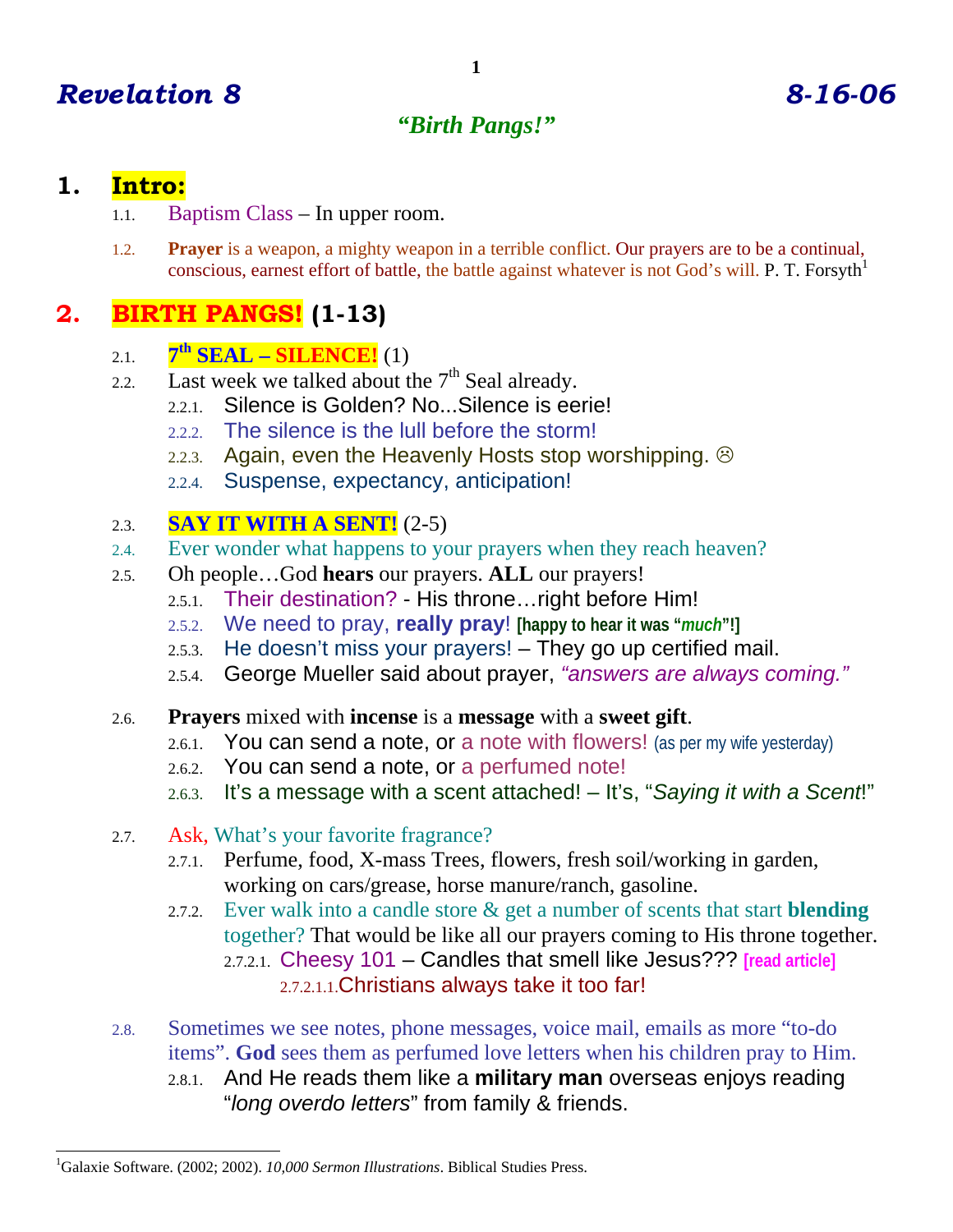- 2.8.2. I believe He smells them, & reads them again & again.
- 2.8.3. He enjoys notes His admirers send.
- 2.8.4. When we went from **snail mail** to **email & text messaging** to communicate with one another, don't you communicate more with friends then ever before?

2.8.4.1. As we learn more & more how easy it is to access God's throne …do we take advantage of that more?

- 2.9. (5) The world will not come to the altar for forgiveness(9:21), so the altar comes to the world w/judgment.
- 2.10. (6) Trumpets Num. 10 gives the 3-fold use of Trumpets.
	- 2.10.1. Shofar rams horn.
	- 2.10.2. Gather the people; announce War; & announce Special Events.
	- 2.10.3. Read Joel 2:1.
	- 2.10.4. They are to warn, punish, & bring people to repentance & faith.
	- 2.10.5. These  $1^{st}$  4 Trumpets bring desolation on the: "Land, Saltwater, Freshwater, & the Heavenly bodies." **[these trumpets announce War]**
- 2.11. **1st TRUMPET VEGETATION!** (7)
- 2.12. You'll hear  $1/3^{rd}$  used about 10 times.
	- 2.12.1. This fraction might indicate that though God is bringing punishment upon earth, it is not anywhere near being finished, nor near completion!
- 2.13. Hail, Fire, mingled w/Blood Like the 7th plague in Egypt [Ex.9:18-26] 2.13.1. Possibly volcanic activity.
- 2.14. The Target Green vegetation (trees  $\&$  grass). 2.14.1. This would surely mess up the **balance of nature**, & its **food supply** (for both man & animals).
- 2.15. Trees Fruit Trees; Grass It will effect pasture lands (hurting the meat  $\&$  milk industries!)
- 2.16. **2nd TRUMPET SALTWATER!** (8,9)
- 2.17. Like the 1st Egyptian plague (water to blood) (Ex.7:19-21)
- 2.18. Like a great mountain burning probably a meteorite crashing into the sea.
- 2.19. 3-fold destruction  $1/3^{rd}$  **saltwater** to blood;  $1/3^{rd}$  part **marine life** dead; &  $1/3^{rd}$ **ships** destroyed.
	- 2.19.1. Remember the oceans occupy about  $3/4^{ths}$  of the earths surface!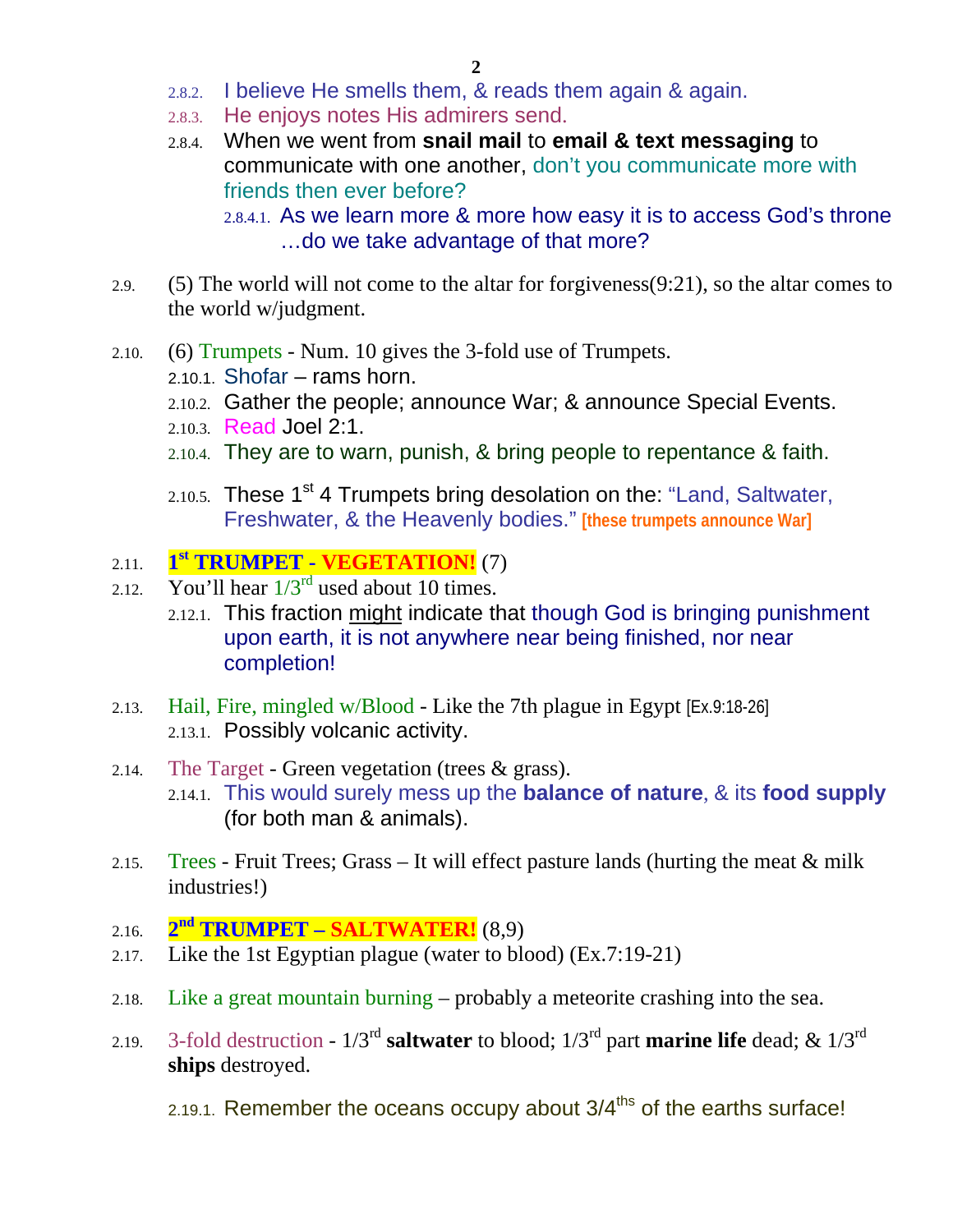- 2.20. Henry Morris says, regarding marine organisms(liv creatures in the sea), "These constitute the lowest  $\&$  most basic components of many of the world's food chains, so their destruction must precede a domino effect on many higher forms of life!"
- 2.21. Much of the world today depends on food supplies from other parts of the world that are transported on the seas!
	- 2.21.1. 25 yrs. ago there were 24,867 Ocean going merchant ships registered. Imagine the hit upon the shipping industry when 8,289 valuable ships will be destroyed (w/their cargo?)
	- 2.21.2. The Port of Los Angeles encompasses 7500 acres, 43 miles of waterfront and features 26 cargo terminals. Combined, these terminals handle more than 162 million metric revenue tons of cargo annually. Last year, the Port moved an impressive 7.3 million TEUs, establishing a new national container record once again. **[That's 1 Port!]**
	- 2.21.3. **TEU = A twenty-foot equivalent unit is a measure of containerized cargo capacity equal to one standard 20 ft (L) × 8 ft (W) × 8 ft 6 in (H) container.**
	- 2.21.4. Remember what happened to our ports after 9-11 when ships had to sit out in the ocean for a few weeks?
- 2.22. Read Joel 2:30.

#### 2.23. **3rd TRUMPET - FRESHWATER!** (10,11)

- 2.24. Another heavenly body falls to earth.
	- 2.24.1. This star or meteorite is named "*Wormwood*" for its effects on the inland waters – the great rivers.
	- 2.24.2. All the water is polluted.
- 2.25. Nat. Geographic Society says they are **100 principle rivers** in the world.
	- 2.25.1. **Nile** 4,160 miles, longest; **Amazon** 4000 miles long.
	- 2.25.2. Suddenly 33 rivers become bitter/poisonous!
	- 2.25.3. Many species of wormwood grow in Israel...all have a strong bitter taste, leading to the use of the plant as a symbol of bitterness, sorrow, calamity.
		- 2.25.3.1.Prov.5:4 "But in the end she(immoral women) is bitter as wormwood, Sharp as a two-edged sword."
		- 2.25.3.2.Lam.3:15 "He(God) has filled me with bitterness, He has made me drink wormwood."
- 2.26. **4th TRUMPET HEAVENLY BODIES!** (12)
- 2.27. Like the 9th plague in Egypt darkness is **recalled**.
- 2.28. Sun, moon, & stars lose their luminosity, so both night & day are darker. 2.28.1. Maybe this judgment of darkness is to **warn** the world to flee to Christ who has come as light into the world.